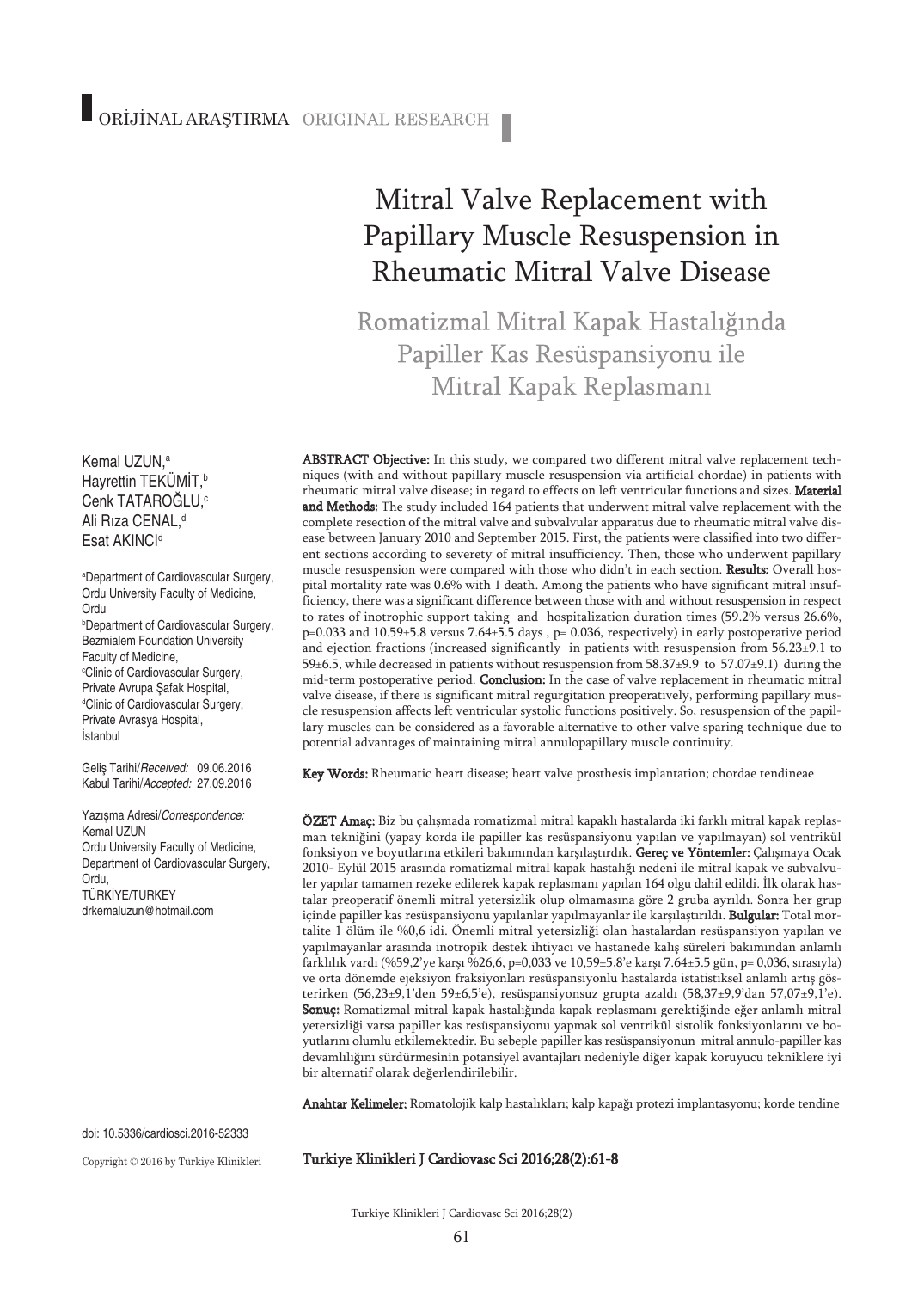he importance of preserving the native valve and chordal attachments during mitral valve replacement (MVR) was mentioned for the first time by Lillehei et al. in the 1960s. <sup>1</sup> However, their suggestion did not gain wide acceptance due to reports asserting the contrary by Björk and Malers, and Rastelli and Kirklin. 2,3 The extensive use of mitral valve repair techniques have led to a remarkable decrease in the early and long-term mortality and morbidity of patients that underwent treatment for mitral insufficiency. This improvement was attributed to the preservation of mitral annulopapillary muscle continuity during mitral valve repair. <sup>4</sup> In parallel to this, the importance of maintaining the integrity of the mitral valve structure in respect to the preservation of left ventricular (LV) functions during MVR has once again been brought into consideration. David et al. and Hetzer et al. have examined mitral valve replacement with chordal preservation. 5,6 Following these studies, both clinical and experimental studies showed the favorable effects of preserving subvalvular structures during mitral valve replacement on LV systolic functions in the early and late postoperative periods in patients with chronic mitral insufficiency. 7-13

Myocardial fibers originate from the fibrous skeleton of the heart and ends there. The mitral chordae tendineae provide the connection between the fibrous skeleton and a portion of left ventricular myocardium. Early contraction of the papillary muscles causes a shortening of the long axis of the left ventricle with an increase in the short axis, leading to an increased preejection stretch on the ventricular myocytes to enhance ejection. <sup>11</sup> The contractile dysfunction due to the severing of this connection is more pronounced when there is mitral insufficiency because LV cavity is already dilated, myofibrils are elongated systolic functions maintained with compensation mechanisms. Current clinical data suggest that patients with heavily calcified mitral valve annuli have stiff posterior ventricular walls. <sup>11</sup> These are the reasons why we compared and valued the patients that had mitral insufficiency with those who didn't.

The continuity of annulopapillary muscles can be maintained by using artificial chordae in patients with rheumatic valve disease, in whom the preservation of chordal attachments is not possible in the majority of cases.<sup>14-18</sup> However, there are controversial data regarding to the outcomes of valve-preserving methods on LV functions in patients with rheumatic valvular disease, particularly in those with valvular stenosis. 19-24

In this study, we compared conventional mitral valve replacement with mitral valve replacement plus papillary muscle resuspension in patients with rheumatic mitral valve disease, in regard to effects on left ventricular functions and sizes.

### MATERIAL AND METHODS

In this multicenter retrospective study, we reviewed all the patients undergoing MVR with a complete resection of both leaflets and subvalvular structures due to rheumatic mitral valve disease at our institutions from January 2010 to September 2015 (n= 205). Multiple valve replacement, concomitant coronary artery bypass grafting, and previous cardiac surgery (except for mitral valve surgery) were excluded (n= 41). Tricuspid valve repair, left atrial ablation were not discarded. The final cohort comprised 164 patients. We performed the study in accordance with the Principles of the Helsinki Declaration and informed consents were received from all individuals.

First, the patients were classified into two sections, based on their preoperatively significant mitral insufficiency (MI). Then, those who experienced papillary muscle resuspension (PR) were compared with those who didn't in each section. Therefore, four groups were formed: The first group consisted of the patients that did not have significant mitral insufficiency and underwent MVR without papillary muscle resuspension (Group MI-/PR-, n=51). The second group was the patients that did not have significant mitral insufficiency and underwent MVR with papillary muscle resuspension (Group MI-/PR+, n=41). The third included the patients that have significant mitral insufficiency and underwent MVR without papillary muscle resuspension (Group MI+/PR-, n=27). The fourth group was the patients that have significant mitral insufficiency and underwent MVR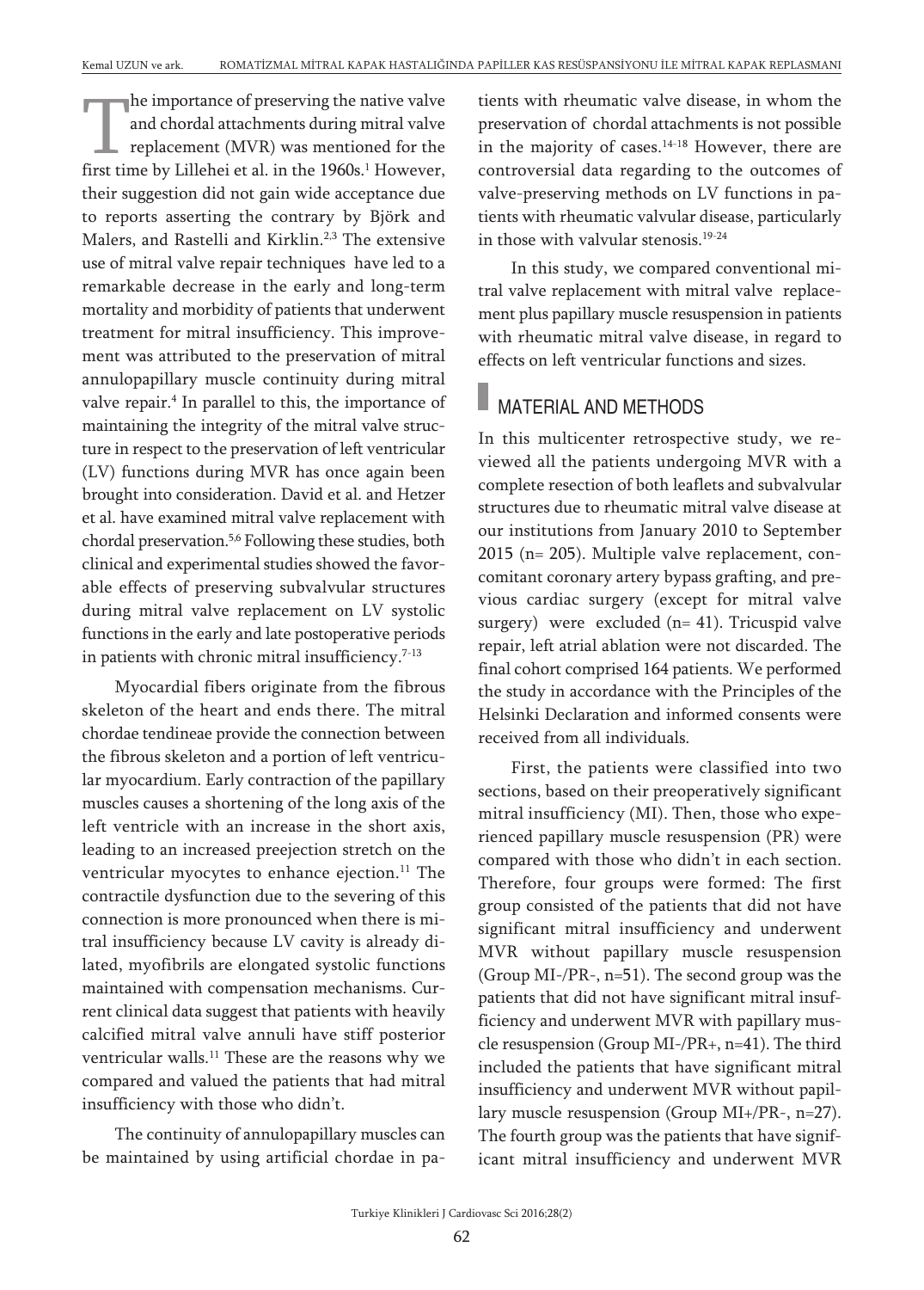with papillary muscle resuspension (Group MI+/PR+, n=45). Grade III-IV mitral insufficiency was accepted as significant mitral insufficiency. There was no statistically important difference between the groups in respect of the preoperative and demographic characteristics of the patients (Table 1).

#### SURGICAL TECHNIQUE

Median sternotomy, ascending aorta and bi-caval venous cannulation were performed in all patients. Roller pump and membrane oxygenator were used. Moderate (28°C) systemic hypothermia was applied. For myocardial protection, isothermic potassium-enriched blood was administered via alternating antegrade and retrograde routes.

The mitral valve was explored using classical left atriotomy. In patients who papillary muscle resuspension was performed, artificial chordae were created using expanded polytetraflouroethilene (ePTFE) sutures and continuity of the mitral annulopapillary muscle was maintained. We employed the oblique placement technique, as described by Soga et al. <sup>16</sup> One CV-3 ePTFE mattress suture is placed at the tips of the anterior and the posterior papillary muscles. The suture for the anterior papillary muscle is placed at the 9–10 o'clock position on the mitral annulus, and the suture for the posterior papillary muscle at 5–6 o'clock. The sutures are tied just less than taut before insertion of the prosthesis. In all patients, MVR was performed using 2/0 pledged polyester sutures. Thirty nine left atrial radiofrequency ablation, 45 tricuspid annuloplasty, and 11 left atrial thrombectomy were performed as additional procedures. There was no statistically important difference between the groups for this respect.

#### STATISTICAL ANALYSIS

SPSS statistical analysis program (SPSS for Windows, version 16.0, SPSS Inc., Chicago) was used for the statistical analysis. The results were expressed as mean ± standard deviation. The variables had normal distribution. The Student's t-test was used to compare quantitative data between the groups and chi-square test was used to compare qualitative data. A paired t-test was used to compare preoperative and postoperative echocardiographic data. A p value  $\leq 0.05$  was considered statistically significant.

### RESULTS

Overall hospital mortality rate was 0.6% with 1 death. This patient was from Group Insufficiency+/Resuspension-. A 29-mm size valve was used in approximately two thirds of the patients (Table 2). There was no statistically important difference between the groups in terms of prosthetic valve sizes.

| <b>TABLE 1:</b> Preoperative characteristics of the patients. |                                   |                                     |         |                                   |                                   |         |
|---------------------------------------------------------------|-----------------------------------|-------------------------------------|---------|-----------------------------------|-----------------------------------|---------|
| Mitral insufficiency (-)*                                     |                                   |                                     |         | Mitral insufficiency $(+)^*$      |                                   |         |
| <b>Characteristics</b>                                        | Resuspension (-)<br>$mean \pm SD$ | Resuspension $(+)$<br>$mean \pm SD$ | p value | Resuspension (-)<br>$mean \pm SD$ | Resuspension (+)<br>$mean \pm SD$ | p value |
| Age (year)                                                    | 48.65±10.60                       | 49.24±11.96                         | 0.80    | $46.7 \pm 11.3$                   | $48.91 \pm 12.7$                  | 0.46    |
| EF(%)                                                         | 57.39±9.28                        | 58.18±9.33                          | 0.71    | $58.8 \pm 10.4$                   | $57.3 + 9.3$                      | 0.57    |
|                                                               | $n$ (%)                           | $n$ (%)                             |         | n (%)                             | $n$ (%)                           |         |
| Male/Female                                                   | 4/47 (7.8/92.2)                   | 11/30 (26.8/73.2)                   | 0.015   | 4/23 (14.8/85.2)                  | 13/32 (28.9/71.1)                 | 0.25    |
| Hypertension                                                  | 11(21.6)                          | 15(36.6)                            | 0.20    | 6(22.2)                           | 18 (40)                           | 0.12    |
| <b>DM</b>                                                     | 4(7.8)                            | 4(9.8)                              | 0.24    | 1(3.7)                            | 5(11.1)                           | 0.51    |
| AF                                                            | 25(49)                            | 23(56.1)                            | 0.49    | 11(40.7)                          | 18 (40)                           | 0.57    |
| <b>NYHA</b>                                                   |                                   |                                     |         |                                   |                                   |         |
| Class II                                                      | 2(3.9)                            | 4(9.8)                              | 2(7.4)  | 11(24.4)                          |                                   |         |
| Class III                                                     | 35(68.6)                          | 25(61)                              | 0.49    | 15(55.6)                          | 25(55.6)                          | 0.10    |
| Class IV                                                      | 14(27.5)                          | 12(29.3)                            | 10(37)  | 9(20)                             |                                   |         |

\* Significant (grade III-IV) mitral insufficiency, EF: Ejection Fraction, DM: Diabetes Mellitus, AF: Atrial Fibrillation, NYHA: New York Heart Association.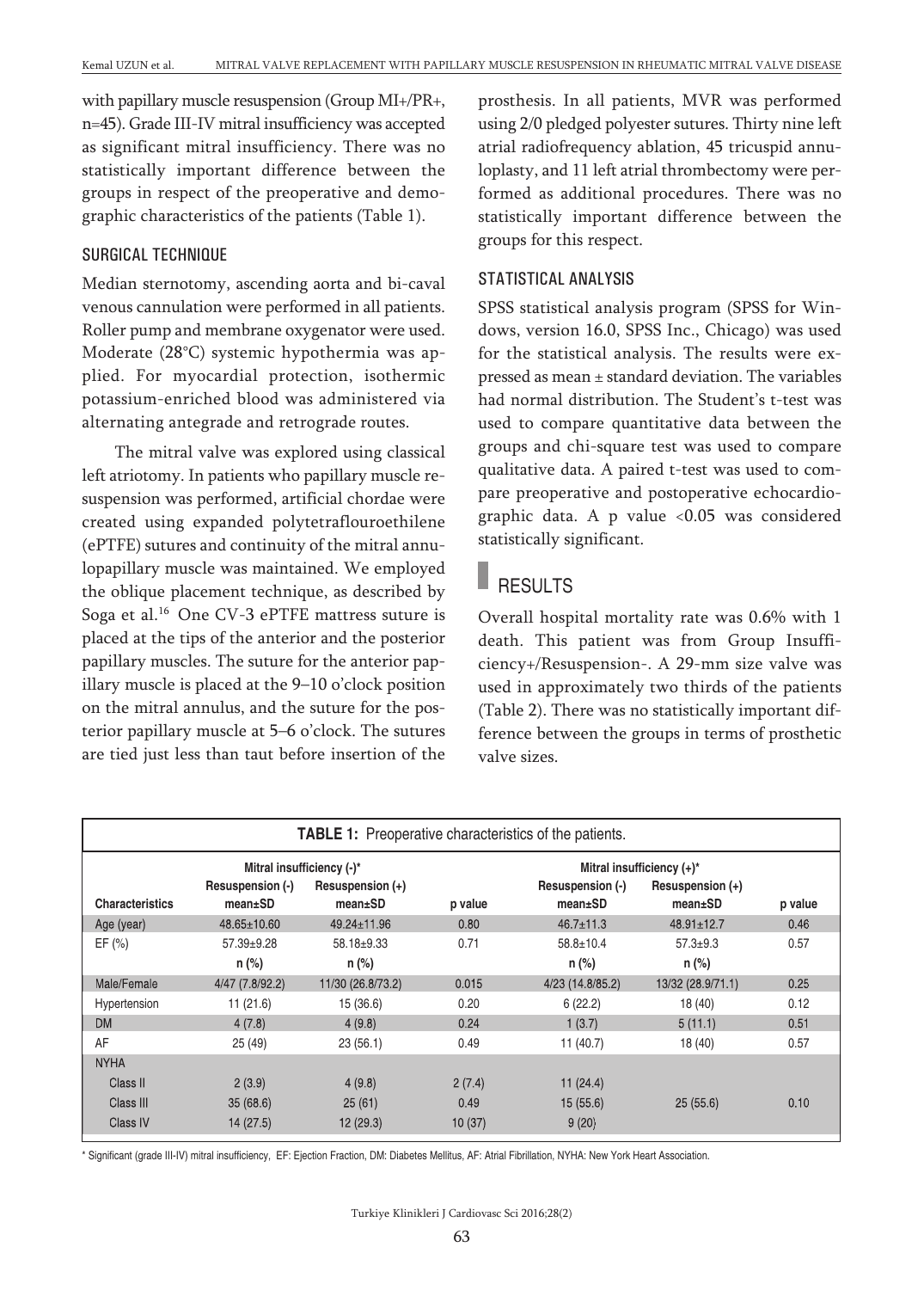| <b>TABLE 2:</b> Implanted valve size no. |                                                      |                  |                  |                  |            |
|------------------------------------------|------------------------------------------------------|------------------|------------------|------------------|------------|
|                                          | Mitral regurgitasyon (-)<br>Mitral regurgitasyon (+) |                  |                  |                  |            |
| Size no.                                 | Resuspension (-)                                     | Resuspension (+) | Resuspension (-) | Resuspension (+) | Total      |
| 27 mm, $n$ $%$                           | 13(25.5)                                             | 3(7.3)           | 8(29.6)          | 5(11.1)          | 29(17.7)   |
| 29 mm, $n$ $%$                           | 34 (66.7)                                            | 28 (68.3)        | 16 (59.3)        | 30(66.7)         | 108 (65.9) |
| 31 mm, $n$ $%$                           | 3(5.9)                                               | 10(24.4)         | 2(7.4)           | 9(20)            | 24(14.6)   |
| 33 mm, $n$ $%$                           | 1 (2)                                                | 0                | 1(3.7)           | 1(2.2)           | 3(1.8)     |
| Total, $n$ $(\%)$                        | 51 (100)                                             | 41 (100)         | 27 (100)         | 45 (100)         | 164 (100)  |

P=0.062

| <b>TABLE 3:</b> Intraoperative and postoperative data of the<br>patients without mitral insufficiency. |                           |                   |         |  |  |
|--------------------------------------------------------------------------------------------------------|---------------------------|-------------------|---------|--|--|
| Resuspension (-) Resuspension (+)                                                                      |                           |                   |         |  |  |
| <b>Characteristics</b>                                                                                 | Mean±SD                   | Mean±SD           | p value |  |  |
| ACC (min.)                                                                                             | 55.49±18.10               | $57.22 \pm 10.79$ | 0.59    |  |  |
| CPB (min.)                                                                                             | 72.33±17.69               | 77.68±15.14       | 0.14    |  |  |
| ICU stay (day)                                                                                         | $2.34 \pm 1.6$            | $2.24 + 1.6$      | 0.81    |  |  |
| Hospital stay (day)                                                                                    | $10.14 \pm 6.7$           | $9.17 + 6.4$      | 0.58    |  |  |
|                                                                                                        | n (%)                     | n (%)             |         |  |  |
| Ventilation>24 hours                                                                                   | 1(2)                      | 1(2.4)            | 0.87    |  |  |
|                                                                                                        | Inotropic support periods |                   |         |  |  |
| 12 hours                                                                                               | 11 (21.6)                 | 11(26.8)          |         |  |  |
| 12-48 hours                                                                                            | 2(3.9)                    | 3(7.3)            | 0.79    |  |  |
| >48 hours                                                                                              | 1(2)                      | 1(2.4)            |         |  |  |
| NYHA Classification*                                                                                   |                           |                   |         |  |  |
| Class 0                                                                                                | 36 (70.6)                 | 28 (68.3)         |         |  |  |
| Class I                                                                                                | 11(21.6)                  | 10(24.4)          | 0.95    |  |  |
| Class II                                                                                               | 4(7.8)                    | 3(7.3)            |         |  |  |
| Class III                                                                                              | 0                         | $\mathbf 0$       |         |  |  |

ACC: Aortic cross-clamping time, CPB: Cardiopulmonary bypass time, ICU: Intensive care unit, \*in the last postoperative examination.

There was no significant difference in terms of intra-operative and early postoperative periods findings between the patients that did not have significant mitral insufficiency. On the other hand, aortic cross-clamping times were similar but cardiopulmonary bypass times were significantly longer in the patients without resuspension from those with resuspension in patients that have significant mitral insufficiency. Inotropic support times and hospital stay times were significantly higher in the group of no papillary muscle resuspension (Tables 3, 4).

The patients that did not have significant mitral insufficiency were followed-up for 4 to 34 months (mean  $22.61\pm8.43$ ) and the patients that

| <b>TABLE 4:</b> Intraoperative and postoperative data of the<br>patients with mitral insufficiency. |               |                   |         |
|-----------------------------------------------------------------------------------------------------|---------------|-------------------|---------|
| Resuspension (-) Resuspension (+)                                                                   |               |                   |         |
| <b>Characteristics</b>                                                                              | Mean+SD       | Mean±SD           | p value |
| ACC (min.)                                                                                          | 55.25±30.34   | $59.15 \pm 20.19$ | 0.69    |
| CPB (min.)                                                                                          | 90.44±17.49   | 78.64±12.42       | 0.001   |
| ICU stay (day)                                                                                      | $3.07 + 1.34$ | $2.56 + 1.41$     | 0.12    |
| Hospital stay (day)                                                                                 | $10.59 + 5.8$ | $7.64 \pm 5.5$    | 0.036   |
|                                                                                                     | $n (\%)$      | n (%)             |         |
| Ventilation>24 hours                                                                                | 3(11.1)       | 2(4.4)            | 0.28    |
| Inotropic support periods                                                                           |               |                   |         |
| 12 hours                                                                                            | 9(33.3)       | 9(20)             |         |
| 12-48 hours                                                                                         | 4(14.8)       | 2(4.4)            | 0.033   |
| >48 hours                                                                                           | 3(11.1)       | 1(2.2)            |         |
| NYHA Classification*                                                                                |               |                   |         |
| Class <sub>0</sub>                                                                                  | 11 (42.3)     | 25(55.6)          |         |
| Class I                                                                                             | 10(38.5)      | 16 (35.6)         | 0.40    |
| Class II                                                                                            | 4(15.4)       | 4(8.9)            |         |
| Class III                                                                                           | 1(3.8)        | 0                 |         |
|                                                                                                     |               |                   |         |

ACC: Aortic cross-clamping time, CPB: Cardiopulmonary bypass time, ICU: Intensive care unit, \*in the last postoperative examination.

had significant mitral insufficiency were followedup for 5 to 38 months (mean 23.17±9.55). No mortality, thrombotic or hemorrhagic complications occurred during this period. One patient developed mild-to-moderate paravalvular leakage in Group Insufficiency-/Resuspension+ and 1 in Group Insufficiency+/Resuspension+ patients, both of which did not require reoperation.

When the preoperative and the last postoperative transthoracic echocardiography measures compared, left atrial diameter (LAD), left ventricular end-diastolic diameter (LVEDD), left ventricular end-systolic diameter (LVESD), systolic pulmonary artery pressure (PAPs) values improved very significantly and left ventricular ejection frac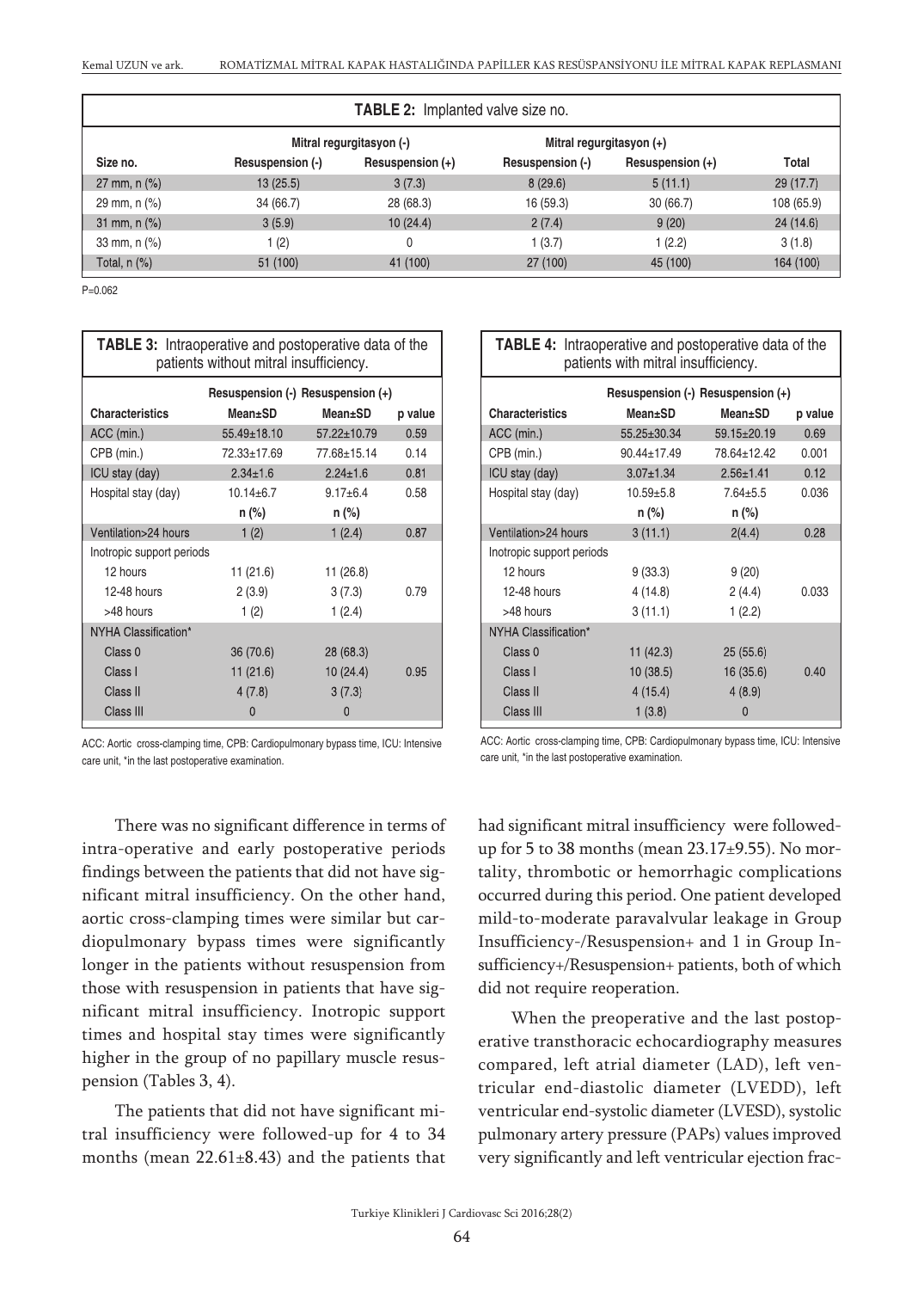tion (EF) improved significantly in all patients that did not have significant preoperative mitral insufficiency (papillar resuspension  $+$  or  $-$ ) (Table 5).

In the patients that had significant mitral insufficiency, all echocardiography measures improved very significantly in the group with resuspension. While LAD and PAPs values improved significantly, improvements in LVEDD and LVESD values were not statistically significant, and EF values were significantly decreased in the group without resuspension (Table 6).

## **DISCUSSION**

In his article, "Papillary muscle-annular continuity: Is it important?", he made an important contribution to the establishment of the chordal preservation approach in mitral valve surgery, David pointed out the presence of strong evidence and suggested that the preservation of annulopapillary muscle continuity in mitral valve surgery has favorable effects on left ventricular functions and clinical outcomes. Also stated that the mitral valve repair should be preferred over replacement in patients that undergo mitral valve surgery. <sup>25</sup> He recommended the preservation of chorda tendinea if replacement is necessary, or the resuspension of the papillary muscle with ePTFE sutures if preservation is not feasible due to calcification, fibrosis or other reasons.

Many studies have shown the advantages of preserving mitral annulopapillary muscle continuity in dilated hearts due to chronic mitral insufficiency, and a general consensus has been reached in this regard. 5-13 These advantages are not limited to patients with mitral valve insufficiency; Borger et al. evaluated 513 reoperative MVRs in a mixed group of patients with various etiologies ,the mortality rate was 3.6% in patients for whom the subvalvular structures were preserved and 13.3% in patients for whom the subvalvular structures were not preserved (p<0.001). <sup>26</sup> Wu et al. showed the superiority of the replacement with preservation of subvalvular structures in rheumatic mitral insufficiency compared with conventional replacement, in terms of mortality, the need for postoperative intensive care unit admission, left ventricular function, and cardiac sizes. 27

Stenosis is widely present in rheumatic mitral valve disorders, and virtually, the advantage of preserving subvalvular structures is not clear and there have been controversial results in this regard. Chowdhury et al. evaluated 451 patients with rheumatic mitral valve disorder and reported significant improvements in left ventricular functions during the early and late postoperative period in patients whose chordal preservation (total or only posterior) was performed, when compared with patients in whom subvalvular structures were completely excised. 19

In a similar study by Garcia-Fuster et al. that evaluated 566 patients with rheumatic mitral valve disorder they showed favorable outcomes of chordal preservation on clinical and echocardiographic parameters during both the early and late postoperative period. <sup>23</sup> When postoperative first year outcomes were compared with the preoperative data, EF significantly decreased if chordal preservation were not performed, but showed a significant increase with chordal preservation. Left ventricular size also increased in the non-preservation group and significantly decreased in the preservation group. The improvements were more remarkable in patients with mitral insufficiency and mixed lesions when compared with those having pure mitral stenosis.

Using a similar technique, Alhan et al. compared 15 patients that underwent MVR with total chordal preservation due to pure mitral stenosis with 15 patients that underwent conventional MVR, and they reported that the EF remained unchanged in the chordal preservation group at the postoperative for six months and showed a significant decrease in non-preservation group. <sup>20</sup> The difference in EF persisted when the outcomes were evaluated at eight years. 21

In Coutinho et al's study, they did not find a long term difference between the patients that performed replacement with posterior leaflet protection and those that performed conventional replacement. It may be considered as shortcomings of this study that the absence of a group protected both leaflets and the patients with mitral insuffi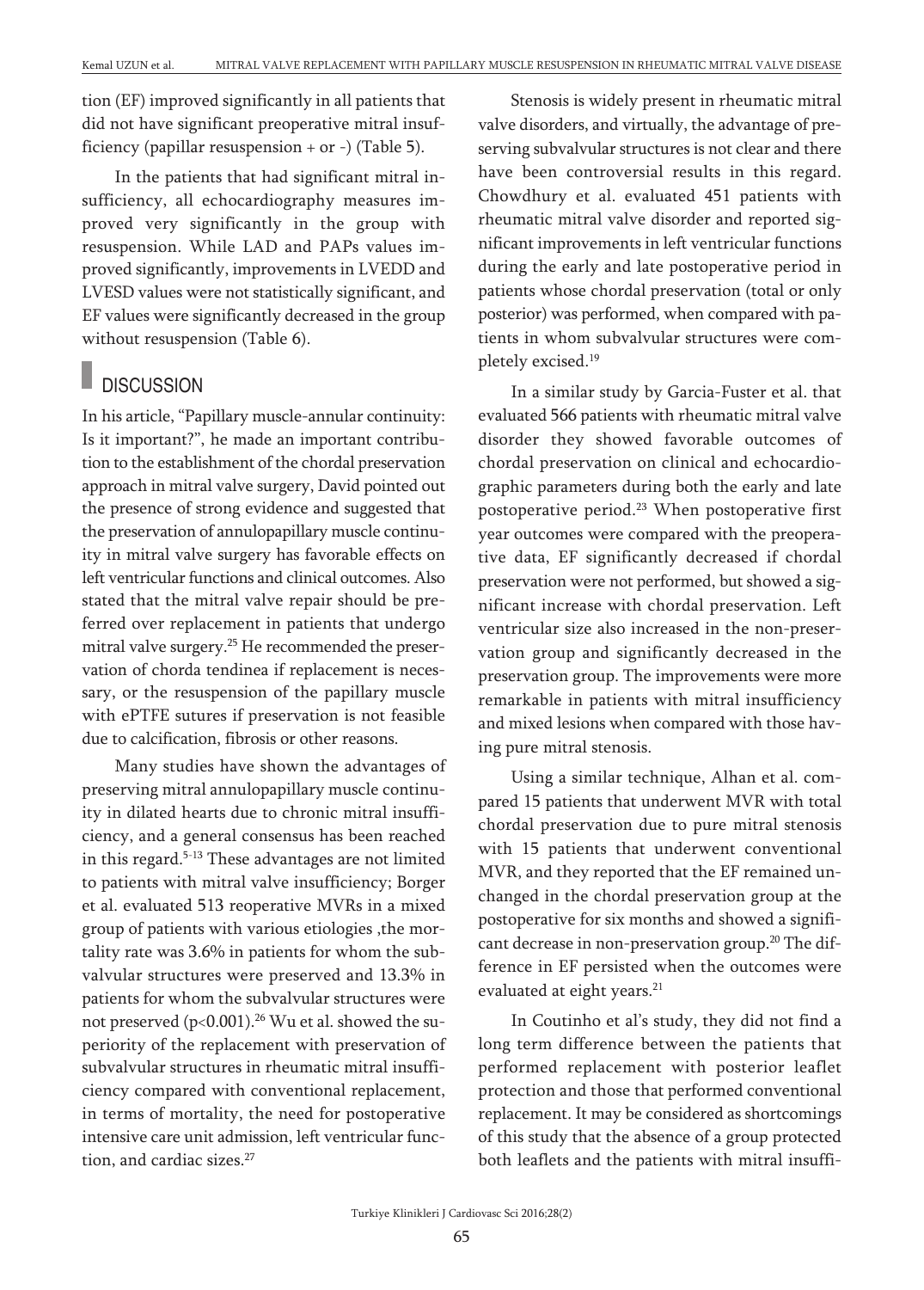ciency did not discuss separately in terms of protection of subvalvular. We agree with them that the protection of subvalvular apparatus has no effect on left ventricular function in patients without mitral insufficiency. However, in patients with mitral insufficiency we and many other researchers have identified the differences between MVR with chordal preservation and conventional MVR. Coutinho et al. have already identified pure mitral regurgitation as one of the independent risk factors for late mortality. 28

Okita et al. compared three patient groups that underwent either MVR with chordal preservation, conventional MVR or OMC due to pure mitral stenosis. <sup>24</sup> There were no differences between the groups in terms of mitral valve area, cardiac index, LV end-diastolic and end-systolic volume index and contractility index in the early postoperative period; However, LV EF showed a significant increase in the chordal preservation and OMC groups and a slight decrease in the conventional MVR group. In the intermediate postoperative period, echocardiographic data showed increased EF, and radionuclide angiography showed increased global EF compared with preoperative data, and the difference between the groups disappeared, and only regional shortening in anterolateral portion of the LV was higher in the chordal preservation and OMC groups. Also EF values, measured by radionuclide angiography during exercise, did not differ between the groups. In a previous study, although Okita et al. clearly showed the effects of chordal preservation in patients with mitral insufficiency, however, in their recent study, they could not show the advantages of chordal preservation on global left ventricular performance in patients with mitral stenosis. 12

In patients without severe mitral insufficiency, the present study found that changes in EF and LV and left atrial size are equal in both conventional and papillary resuspension groups and the papillary resuspension was not superior in terms of postoperative findings, such as the use of inotropic agents in the early postoperative period, the development of low cardiac output, the length of stay in the intensive care unit and time to discharge. We had a prejudice before present study that the conventional MVR adversely affects left ventricular functions in all patients but we noticed that the negative impression of conventional MVR is overrated in patients without significant mitral insufficiency.

But if mitral insufficiency is prominent, conventional MVR decreases EF and reduction in LV size is less. The papillary resuspension was superior also in terms of postoperative findings. The patient with papillary resuspension had shorter cardiopulmonary bypass time. These patients had lower ratio of receiving inotropic agents and were discharged from the hospital earlier (Table 4).

Resuspension of the papillary muscle using ePTFE sutures appears to be an option where native chordal preservation is not feasible during mitral valve replacement. Although the use of artificial chordae in mitral valve repair dates back to a previous period, David was the first to report the creation of artificial chordae during replacement in a publication from 1990.<sup>14,29</sup> Various techniques have been described to create artificial chordae during MVR. In one of these initial reports, Bernhard et al. placed ePTFE suture between the edge of the papillary muscle and suture hook of the mechanical valve. <sup>15</sup> Soga et al. described an oblique artificial chorda technique using 2 ePTFE mattress sutures. <sup>16</sup> We also used this technique to create artificial chordae. Soga et al. used this technique in nineteen patients with mitral stenosis. The mean EF was 64±2% in the preoperative period,  $61\pm2\%$  in the early postoperative period, and then increased to 68±2% in the late postoperative period (at  $14$  months) (p<0.01), whereas LVEDD remained unchanged. In the postoperative period (mean  $12.61 \pm 6.43$  months), there was a significant increase in the EF, a very significant decrease in LVEDD and significant decrease in LVESD.

As mentioned above, in the study by Borger et al. that evaluated 513 reoperative MVRs, it was shown that operative mortality significantly reduced in patients with subvalvular apparatus preservation (103 posterior preservation, 31 poste-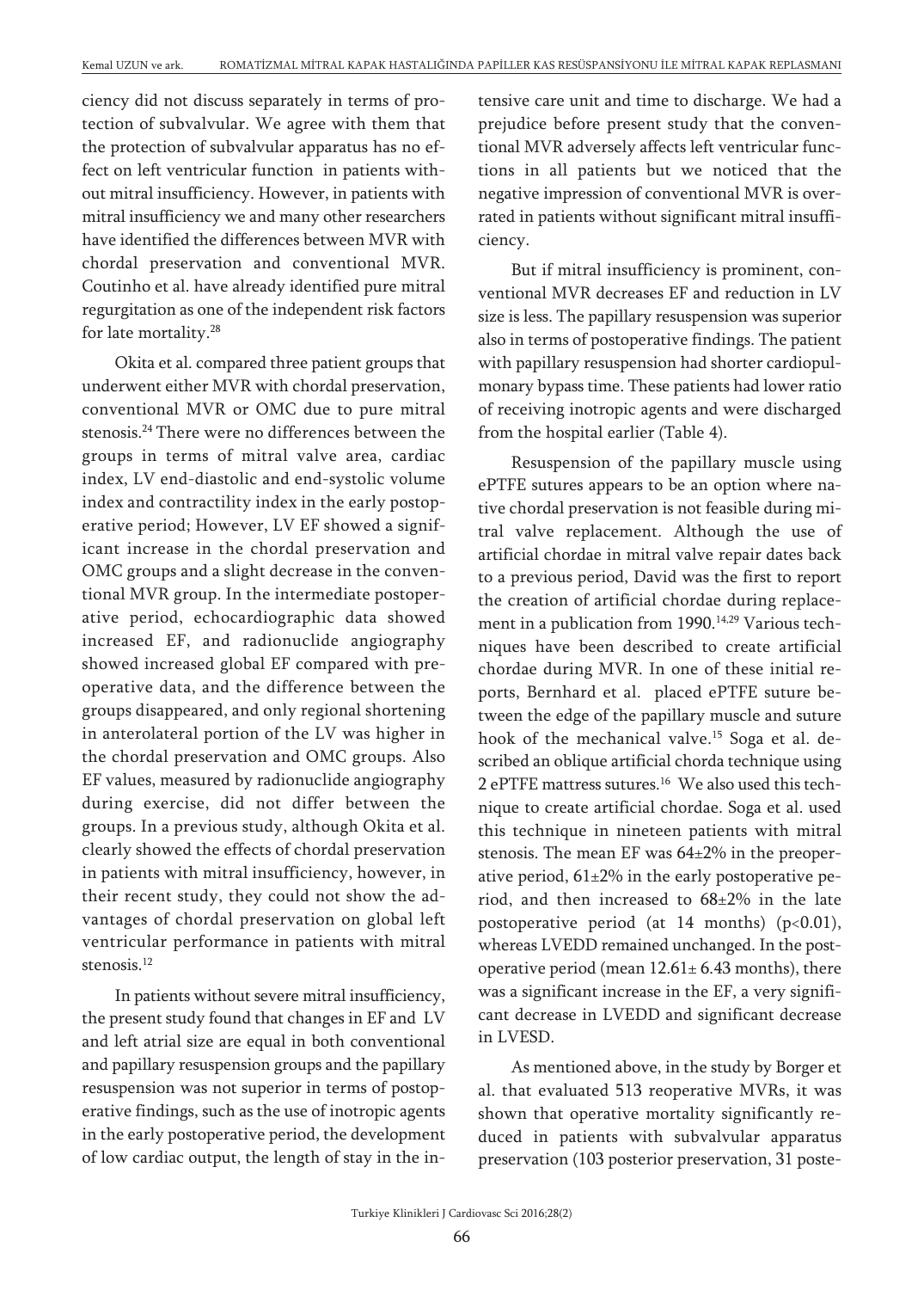**TABLE 5:** Comparisons of the echocardiographic measurements between the preoperative with postoperative mid-term period in patients without mitral insufficiency.

|                   | Resuspension (+)  | Resuspension (-) |
|-------------------|-------------------|------------------|
| Preop LA (cm)     | $5.15 \pm 0.88$   | $5.23 \pm 1.03$  |
| Postop LA (cm)    | $4.58 \pm 0.79$   | $4.69 + 0.98$    |
| p value#          | < 0.001           | < 0.001          |
| Preop LVEDD (cm)  | $5.34 \pm 0.68$   | $5.10 \pm 0.64$  |
| Postop LVEDD (cm) | $4.89 \pm 0.66$   | $4.75 \pm 0.61$  |
| p value#          | < 0.001           | < 0.001          |
| Pre LVESD (cm)    | $3.69 \pm 0.64$   | $3.48 + 0.63$    |
| Postop LVESD (cm) | $3.22 + 0.61$     | $3.04 + 0.65$    |
| p value#          | < 0.001           | < 0.001          |
| Preop EF (%)      | 58.18±9.33        | $57.39 \pm 9.28$ |
| Postop EF (%)     | $60.66 + 7.20$    | $60.15 \pm 8.69$ |
| p value #         | 0.028             | 0.019            |
| Preop PAP (mmHg.) | $53.33 \pm 16.93$ | $51.79 + 14.14$  |
| Postop PAP (mmHg) | $30.48 \pm 10.20$ | 36.17± 11.70     |
| p value#          | < 0.001           | < 0.001          |

#paired t-test.

LA: Left atrium; LVEDD: Left ventricular end-diastolic diameter; LVESD: Left ventricular end-systolic diameter, EF: Ejection fraction; PAP: Pulmonary artery pressure.

**TABLE 6:** Comparisons of the echocardiographic measurements between the preoperative with postoperative mid-term period in patient with mitral insufficiency.

|                    | Resuspension (+) | Resuspension (-) |
|--------------------|------------------|------------------|
| Preop LA (cm)      | $5.39 \pm 0.8$   | $5.34 \pm 0.8$   |
| Postop LA (cm)     | $4.9 + 0.7$      | $5.03 \pm 0.8$   |
| p value#           | < 0.001          | 0.001            |
| Preop LVEDD (cm)   | $5.60 \pm 0.8$   | $5.36 \pm 0.6$   |
| Postop LVEDD (cm)  | $5 + 0.6$        | $5.23 \pm 0.7$   |
| p value#           | < 0.001          | 0.09             |
| Pre LVESD (cm)     | $4.34 \pm 0.5$   | $4.24 \pm 0.7$   |
| Postop LVESD (cm)  | $4.12 \pm 0.5$   | $4.14 \pm 0.7$   |
| p value#           | < 0.001          | 0.06             |
| Preop $EF$ (%)     | $56.23 \pm 9.1$  | $58.37+9.9$      |
| Postop $EF$ $(\%)$ | $59 + 6.5$       | $57.07 \pm 9.1$  |
| p value #          | 0.004            | 0.014            |
| Preop PAP (mmHg.)  | $51 + 18$        | $48 + 10.8$      |
| Postop PAP (mmHg)  | $32.3 + 9.3$     | $34.22 \pm 9.2$  |
| p value#           | < 0.001          | < 0.001          |

#paired t-test.

LA: Left atrium; LVEDD: Left ventricular end-diastolic diameter; LVESD: Left ventricular end-systolic diameter, EF: Ejection fraction; PAP: Pulmonary artery pressure.

rior + anterior preservation, and 135 Gore-Tex neochordal construction). <sup>26</sup> In this study, all patients that underwent chordal preservation were evaluated together without performing a separate evaluation for patients with artificial chorda construction. However, artificial chorda technique is the most commonly used technique.

Many studies revealed that MVR with the use of artificial chordae preserved the existing condition of the left ventricle or provided improvements, as the MVR with native chordal preservation. We also noted similar improvements in our patients where artificial chordae had been used.

Spencer et al. and Deniz et al. reported that midventricular rupture was less common when the chordae of posterior leaflets were preserved during MVR. 30,31 Okita et al. suggested that the preservation of autologous chordae or reconstruction with ePTFE chordae might provide a supportive structure against tension on the posterior ventricular wall, thereby preventing rupture. <sup>24</sup> Carpentier and Cabrol, in response to the study by Okita et al., reported that chordal preservation not only preserved left ventricular functions but also appeared to be the ideal way of preventing a rupture of the left ventricular wall. We did not encounter left ventricular rupture in any patient.

The main concerns while performing MVR with the preservation of subvalvular structures include interference of prosthetic valve movements by the remaining subvalvular structures, obstruction in the left ventricular outlet, the need for implanting a valve of a smaller size, and continuing inflammatory process and subvalvular overgrowth in rheumatic disease which my cause valve dysfunction in the long term period. We have not seen interaction between the artifical chordae and mechanical valve in all cases and data was not available about such a complication in resources we searched. Resuspension of the papillary muscle using artificial chordae seems to overcome these concerns and maintains annulopapillary muscle continuity.

## **CONCLUSION**

In case there is significant rheumatic mitral insufficiency, MVR with papiller muscle resupension